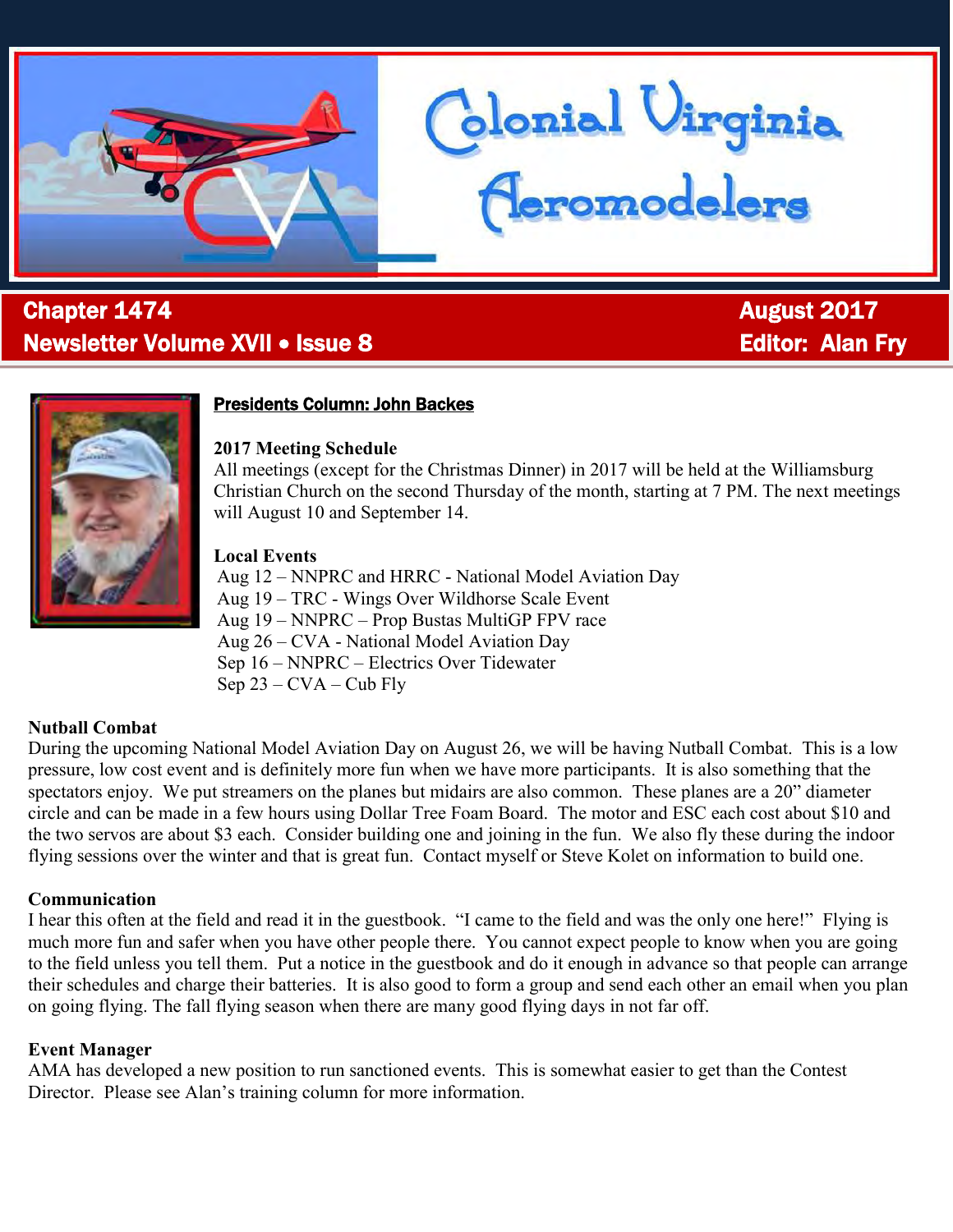### **FPV Racing**

The Prop Bustas held a race at CVA on June 10. They utilized the helicopter area and the main runway up to the left taxiway. The right end of the runway remained open for flying during the entire event. There were 20 pilots. Several pilots flew airplanes and felt comfortable flying at the same time the racing was going on. I think that the event went very well. At the last meeting, it was decided to invite them to hold another event on October 21.

# **Contact Me**

Phone: 757-876-1241 Email: [jb753@cox.net](mailto:jb753@cox.net)  Address: 8630 Diascund Road, Lanexa, Va. 23089

# **Secretary's Report: By Richard Brown**

CVA Meeting Minutes 07-13-17

The July 13, 2017 meeting, was held at the Williamsburg Christian church, was called to order by the President at 7:00pm with 10 members present. The President announced the minutes of the June meeting that were published in the corresponding newsletter. A motion was made to approve the minutes as published. The motion was seconded, a vote taken and approved unanimously.

The club was sadden to hear of the passing of Joe Musika on July 4, 2017. Joe had been one of the leading members of the club for many years. We express our condolences to Joe's family.

#### **Treasurer's Report**

None

### **Site Improvements**

Bill Talbot will be replacing Tom Treese as the Site Improvement Coordinator. Tom has been serving as Site Coordinator for 11 years, and has done an outstanding job maintaining the field.

### **Activities:**

- July 29 TRC: Electrics Over Wildhorse
- August 26 CVA: National Model Aviation Day
- September  $17 CVA$ : Cub Fly-In
- October 7 CVA: Giant Scale
- October  $14 CVA$ : Warbirds Over Williamsburg
- October  $21 CVA$ : Fall Picnic

Joe Musika was the Activities Coordinator for the club and the CD for the Giant Scale meet on October 14. With Joe's passing we need a volunteer for the Activities Coordinator position. Of more immediate need is a CD for the Giant Scale meet, where paperwork for the meet needs to be completed soon.

### **Safety**

Dick Brown received a chemical burn on his thumb due to cyanoacrylate glue, also known as "super glue". He was attempting to glue ribs to a wing spar and using a filler called "micro-balloons" to fill the gaps. Micro-balloons are small plastic beads, like talcum powder, that harden to solid mass when hit with CA glue. When they solidify the give off a lot of heat, while gluing themselves to your skin. Lesson learned: Have a bottle of acetone on your work bench to act as a debonder for CA.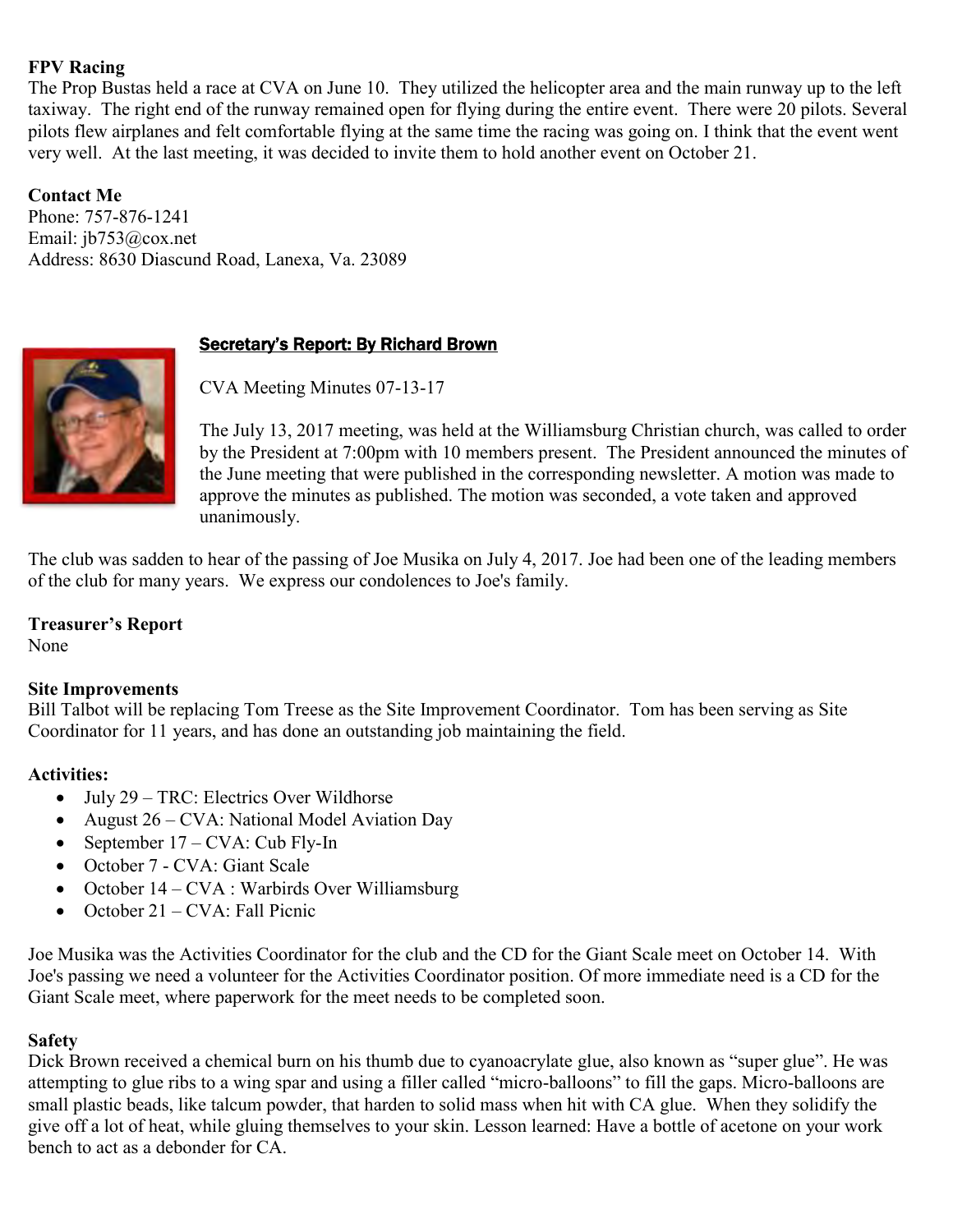#### **Training**

Fred Hill was looking for an instructor to help him getting back into flying and was put in contact with Tom Treese.

#### **Club Promotion**

None

#### **Announcement**

A sad day for modelers in Hampton Roads, Debbie's Hobby Shop will be closing on August 31<sup>st</sup> after being in business for 23 years. Currently all items are on sale at a 10 percent discount. Discounts may increase as their closing approaches, but supplies will be decreasing.

### **Old Business**

A correction on last month's announcement about National Model Air Aircraft Day (NMAD). It is scheduled for August 26, 2017 from 11:00 to 4:00pm. September  $17<sup>th</sup>$  is the CVA Cub Fly. Sorry, any confusion.

### **New Business**

The club's string trimmer is beyond repair, and needs to be replaced. Sears has a Husqvarna 28cc 2-Cycle 128Cd 17 in Curved Shaft Gas String Trimmer on sale. This purchase was approved by the club along with additional string.

John Backes forwarded a request from First Person Vision (FPV) groups in Hampton Roads to use the CVA field for racing on a continuing basis. The racing eventss would be conducted on a non-interference with regular flying and will be in the same part of the field as before. The field would be used every other month by being rotated through other fields in the area..

### **Show & Tell**

Due to the lack of things to show, John Backes filled in with stories of FPV flying.

There being no further club business the meeting was adjourned at 7:30 pm.



# Training: Alan Fry

### **Website of the Month**

See the Training Column section below for this month's recommended website.

**Do you have a favorite website? If so, let me know and I will put it in the newsletter. Favorite online store, how to build, how to fly, etc- send me the link! My email address:** 

[AlanWFEmail-CVA@yahoo.com](mailto:AlanWFEmail-CVA@yahoo.com)

### **Training Column- AMA Contest Director vs Event Manager**

I recently discovered that AMA has created a new position for members that desire to run AMA sanctioned events. It is called "AMA Event Manager". From the AMA website:

### **AMA EVENT MANAGER**

**ROLES/RESPONSIBILITIES:** Event manager can sanction **non-rule book** Model Aviation events. Learn more by viewing the [Event Manager Guide.](http://www.modelaircraft.org/files/AMA_em_guide.pdf) If you want to sanction rule-book events you will need to be an AMA